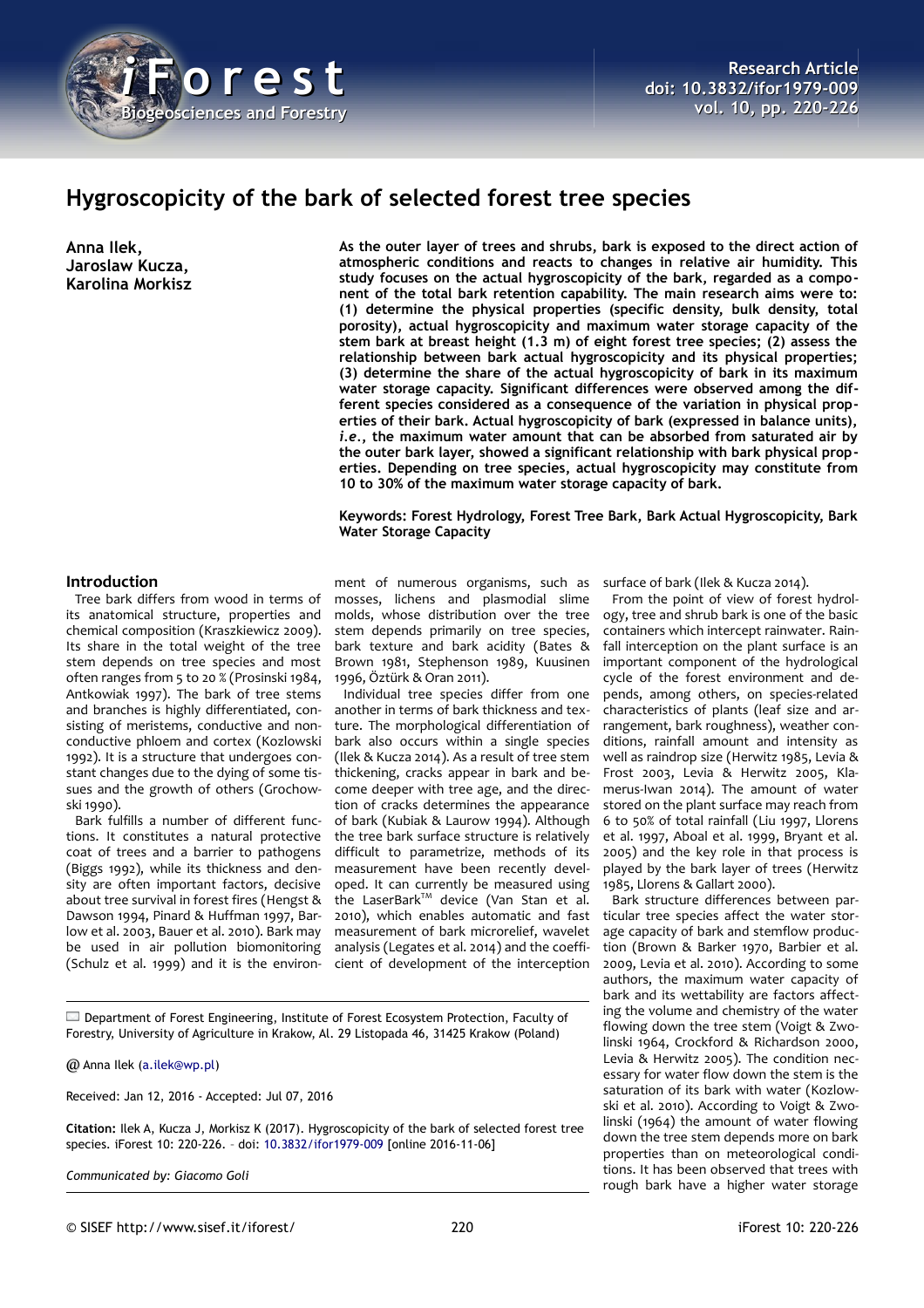capacity and generate a smaller stemflow than trees with smooth bark (Voigt 1960, Levia & Frost 2003, Levia & Germer 2015). Van Stan et al. (2015) used a LaserBark to compute bark microrelief, ridge-to-furrow amplitude and slope metrics for *Fagus sylvatica* L. and *Quercus robur* L. They observed that a smaller ridge-to-furrow amplitude and slope for *Fagus sylvatica* significantly lowered the bark water storage capacity, which strongly correlated to maximum funneling ratios and permitted stemflow generation at lower rain magnitudes, while larger ridge-to-furrow amplitude and slope values for *Quercus robur* reduce funneling, diminishing stemflow drainage for larger storms.

Despite a vast literature on plant interception, relatively little is known about the dynamics of rainfall interception by the bark of stems and branches and the factors that regulate this process. As the outer tree layer, bark is exposed to the direct action of atmospheric conditions and it reacts to changes in relative air humidity, often resulting in changes of bark thickness and moisture. For that reason, the object of the present research is the actual hygroscopicity of the bark of selected forest tree species, regarded as a component of the maximum water storage capacity of bark. Actual hygroscopicity S<sub>HA</sub> should be understood as the maximum amount of water (expressed in balance units) that can be absorbed from saturated air by bark with particular physical characteristics, assuming that the water is adsorbed only by the outer bark layer, exposed to the direct action of atmospheric conditions. The main research aims include: (1) determination of physical properties (specific density, bulk density and total porosity), actual hygroscopicity and maximum water storage capacity of the stem bark at breast height  $(1.3 \text{ m})$  of eight forest tree species;  $(2)$ demonstration of the relationship between bark actual hygroscopicity and its physical properties; (3) determination of the share of the actual hygroscopicity of bark in its maximum water storage capacity.

### **Materials and methods**

#### *The research area*

Bark samples were collected in Tokarnia Forest District (49° 46′ 28″ N, 19° 51′ 51″ E), part of Myslenice Forest Division, south Poland. The research area is located in the 8<sup>th</sup> Carpathian Province, District of the Beskid Makowski and Wyspowy Mts and in the Mezoregion of the Beskid Makowski Mts (Trampler et al. 1990). Bark samples were collected from the stems of living trees growing on a mixed mountain forest site, at the altitude from 550 to 800 m a.s.l.

#### *Test material sampling*

We focused our study on the bark of 4 coniferous tree species: *Pinus sylvestris* L., *Larix decidua* Mill., *Abies alba* Mill., *Picea abies* (L.) H. Karst and 4 deciduous tree species: *Quercus robur* L., *Fagus sylvatica* L., *Acer pseudoplatanus* L. and *Betula pendula* Ehrh. Test samples were collected after the beginning of the vegetation season (May - June 2012) from the stems of living trees at breast height (1.3 m). The test material was collected using a saw, knives and chisels by cutting relatively regular bark pieces with the area ranging from  $50$  to  $200$   $cm<sup>2</sup>$ , depending on the thickness of bark and trees. For each species, ten bark samples were collected from trees with the breastheight diameter from 5 to 60 cm.

## *Laboratory research*

In the laboratory, each sample was cut into three. One section was used to analyze the specific density  $(\rho_s)$ ; the second to determine the bulk density  $(\rho_d)$ , while the third was used in the analysis of the actual hygroscopicity  $(S<sub>HA</sub>)$  and the maximum water storage capacity (*S*v).

#### *Determination of specific density, bulk density and total porosity*

Specific density *ρ*s of particular bark samples was determined by the standard pycnometer method (PKN-CEN-ISO/TS-17892-3 2009) – commonly used to determine the specific density of soil – after grinding the bark in a laboratory grinder and pulverizing it in a porcelain mortar. In order to increase measurement accuracy and prevent the flow of dry particles to the surface of the liquid, the 99.8% ethyl alcohol was used instead of water. Specific density  $\rho_s$  (g cm<sup>3</sup>) was calculated according to the following formula (eqn. 1):

 $\rho_s = M_s/V_s$ 

where  $M<sub>s</sub>$  is the dry mass of a pulverized bark sample, determined after its drying at 105 °C (g) and  $V_s$  is the volume of the solid phase of a bark sample (cm<sup>3</sup>).

In the present study, bulk density  $\rho_d$  is understood as the ratio of dry mass of the bark to its maximum volume, determined in the state of maximum swelling. According to Raczkowski (1979), pine bark reaches the state of maximum swelling after about 100 hours of soaking in water. For that reason, before determination of bulk density, bark samples were placed in containers with water for 5 days. Next, their volume was determined with the method of temporary augmentation of the water level in a cylinder, after which the samples underwent 24-hour drying at 105 °C. The bulk density of bark  $\rho_d$  (g cm<sup>3</sup>) was determined by the formula (eqn. 2):

 $\rho_d = M_s/V$ 

where  $M<sub>s</sub>$  is the dry mass of bark determined after drying a sample at 105  $°C$  (g), and *V* is the volume of a given bark sample determined in the state of maximum swelling  $(cm<sup>3</sup>)$ .

On the basis of specific density *ρ*s and bulk density  $\rho_{d}$ , for particular bark samples, total porosity  $(TP, cm^3, cm^3)$  was determined using the formula (eqn. 3):

$$
TP = \frac{\rho_s - \rho_d}{\rho_s}
$$

## *Actual hygroscopicity and maximum water storage capacity*

Before the beginning of experiments aimed at determination of actual hygroscopicity S<sub>HA</sub> and maximum water storage capacity of bark *S<sub>V</sub>*, individual samples were dried for a few days at  $35$  °C, until their mass stabilized. After their removal from the dryer, all samples were weighed and their internal and side surfaces were secured with silicone so that during the experiments the water was only adsorbed by their external layer. After the application of silicone, the bark was dried again at 35 °C for 8 hours; then the samples were weighed again in order to determine the mass of the insulating layer of particular bark samples. In the next stage, the insulated samples were placed in desiccators, partly filled with water, in which relative air humidity was 96%. Next, individual bark samples were control-weighed every 2 days until they reached constant mass, which allowed for determination of actual bark hygroscopicity  $S_{HA}$  and the respective relative moisture *M*. After reaching maximum hygroscopicity, the samples secured with silicone were placed in containers with water for 4 weeks in order to determine their maximum water storage capacity. After that period, the samples were placed vertically in desiccators partly filled with water, where they underwent the process of gravity drainage. On completion of the drainage process, individual samples were weighed and, after removal of the insulating layer, they underwent 24-hour drying at 105 °C.

Actual hygroscopicity  $S_{HA}$  of individual bark samples, expressed in mm of the water column in a bark layer with the thickness of 1 cm, was calculated using the formula (eqn. 4):

$$
S_{\scriptscriptstyle H\!A} {=} \frac{M_{\scriptscriptstyle H} {-} M_{\scriptscriptstyle S}}{V} {\cdot} 10
$$

where  $M_H$  is the mass of a bark sample determined in the state of maximum hygroscopicity  $(g)$ ,  $M_s$  is the dry mass of a bark sample determined after its drying at 105 °C (g), *V* is the volume of a sample (cm<sup>3</sup>) determined as the ratio of the dry mass of bark  $M_s$  to its bulk density  $\rho_d$ , and 10 is a factor of conversion into mm of H<sub>2</sub>O.

An analogous formula was used to determine maximum water capacity of bark (eqn. 5):

$$
S_V = \frac{M_W - M_S}{V} \cdot 10
$$

where  $S_{\rm v}$  is the maximum water capacity of bark (mm H<sub>2</sub>O in a bark layer with the thickness of 1 cm),  $M_w$  is the mass of a bark sample determined in the state of maximum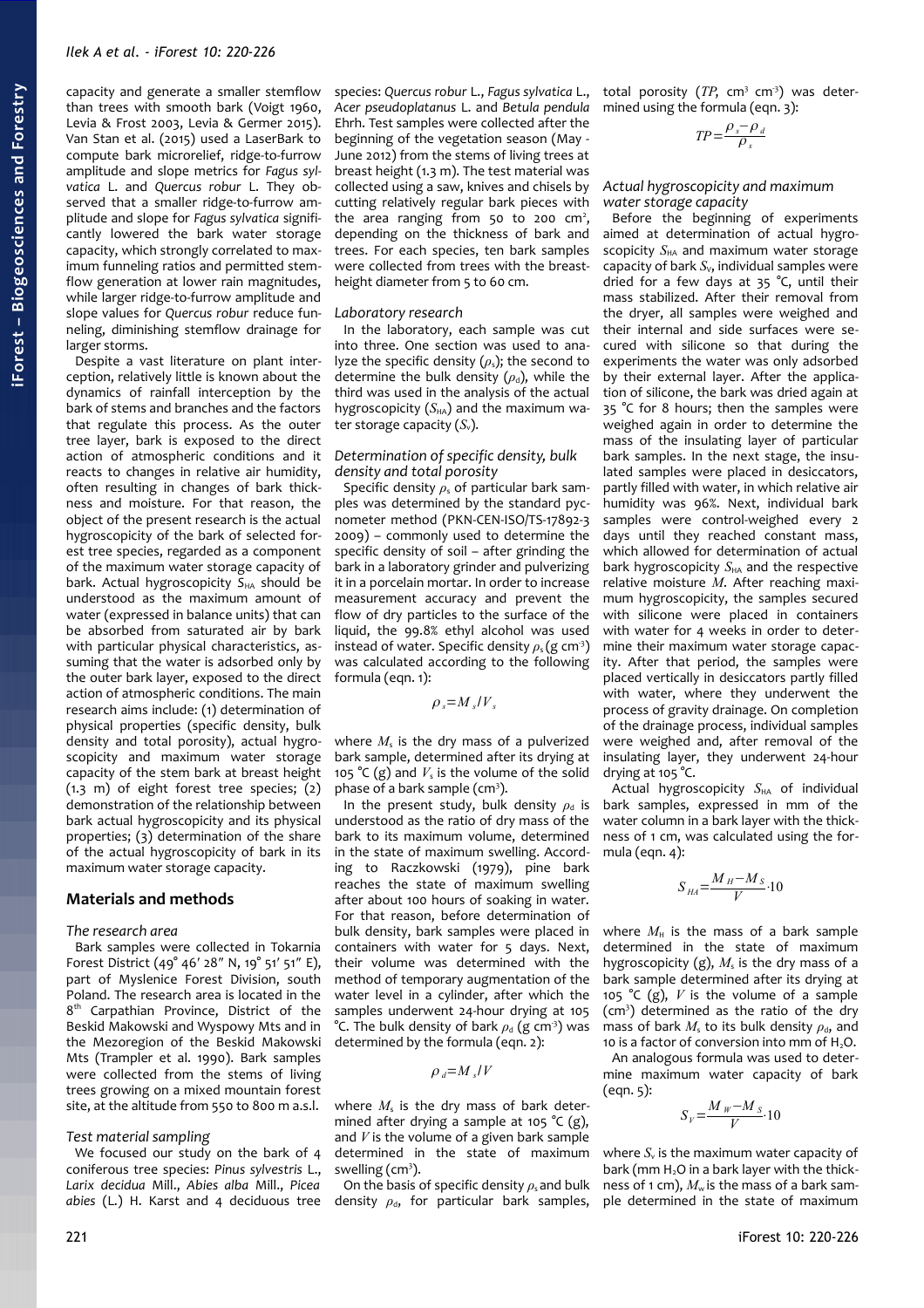filling with water (g).

Relative moisture of bark *M* (%), corresponding to its actual hygroscopicity  $S_{HA}$ , was calculated using the formula (eqn. 6):

$$
M = \frac{M_H - M_S}{M_S} \cdot 100
$$

*Data analysis*

Statistical data analysis was conducted with the use of the software package STA-TISTICA® v.10.0 (StatSoft Inc., Tulsa, OK, USA). Differences in specific densities  $ρ_s$ and the actual hygroscopicity of bark  $S_{HA}$ between particular forest tree species was tested by means of one-way ANOVA and the *post-hoc* Tukey's test. Departure from normality of data was prior tested by the Shapiro-Wilk test, while the equality of variances by the Levene's test. In the case of variables showing non-normal distribution (bulk density  $\rho_d$ , total porosity  $TP$ , relative moisture  $M$ , maximum water capacity  $S_v$ and the share of actual hygroscopicity in the maximum water storage capacity of bark), differences were tested using the non-parametric Kruskal-Wallis test and the Dunn *post-hoc* test. All differences were tested at the significance level  $\alpha$  = 0.05.

Analysis of the relation of the share of actual hygroscopicity  $S<sub>HA</sub>$  in water storage capacity  $S_v$  to the physical and retention properties of bark was conducted by means of linearized non-linear regression. Independent variables were selected on the basis of the corrected coefficient of determination  $(R^2_{adj})$ , the standard estimation error, distribution of residual values and the distribution of residual values in relation to values predicted by the equation of regression. The redundancy of variables was evaluated on the basis of the variance inflation factor (*VIF*) calculated as follows (eqn. 7):

$$
VIF_j = \frac{1}{1 - R_j^2}
$$

where  $R_j^2$  is the coefficient of determination of a given variable *X*<sup>j</sup> for the other explanatory variables in the model.

# **Results**

# *Physical properties of bark*

# **Specific density and bulk density**

The distribution of specific density *ρ*s and bulk density  $\rho_{\rm d}$ , determined for the bark of individual forest tree species is presented in [Fig. 1a](#page-2-0) and [Fig. 1b](#page-2-0). Specific density of bark *ρ*s ranges from 1.212 g cm-3 (*L. decidua*, DBH = 15 cm) to 1.562 g cm<sup>3</sup> (Q. robur, DBH = 29 cm). No significant differences were found between particular tree species in terms of specific density of bark *ρ*s [\(Fig. 1a](#page-2-0)); the lowest mean specific density  $\rho_s$  was obtained for the *L. decidua* bark (1.373 ± 0.033 g cm<sup>3</sup>), while the highest was observed for the *A. pseudoplatanus* bark  $(1.434 \pm 0.011 \text{ g cm}^3).$ 



<span id="page-2-0"></span>**Fig. 1** - Range of variation of (a) specific density *ρ*s, (b) bulk density  $ρ_d$ and (c) total porosity *TP* of the bark of the forest tree species analyzed. Different letters indicate significant differences between species after Tukey's or Dunn's *post-hoc* tests (p < 0.05).

Bulk density of bark  $\rho_d$  showed values from 0.210 g cm-3 (*L. decidua*, DBH = 35 cm) to 0.631 g cm<sup>3</sup> (A. pseudoplatanus, DBH = 34 cm). For the bark of all coniferous species considered jointly, the mean value of bulk density  $\rho_d$  amounted to 0.346 g cm<sup>3</sup>, while for deciduous species it was 0.494 g cm<sup>3</sup>. The highest variation of bulk density characterized the bark of *P. abies* (17.05%), while the lowest was found for the bark of *A. pseudoplatanus* (6.99%). The highest mean value of bulk density  $\rho_d$  was obtained for the bark of *A. pseudoplatanus* (0.567 ± 0.040 g  $cm<sup>3</sup>$ ), while the lowest for the bark of *P. sylvestris* (0.267 ± 0.008 g cm-3) and *L. decidua* (0.269 ± 0.011 g cm<sup>-3</sup>).

# **Total porosity**

The range of total porosity *TP* of the bark of all forest tree species is presented in [Fig.](#page-2-0) [1c](#page-2-0). Porosity showed values ranging from 0.57 cm<sup>3</sup> cm<sup>3</sup> (A. pseudoplatanus, DBH = 34

cm) to 0.84 cm<sup>3</sup> cm<sup>3</sup> (L. decidua, DBH = 21 and 35 cm). For the bark of all coniferous species considered jointly, the mean value of total porosity  $TP$  was  $0.75 \pm 0.01$  cm<sup>3</sup> cm-3, while for deciduous species it was  $0.65 \pm 0.01$  cm<sup>3</sup> cm<sup>3</sup>. The highest mean values of *TP* were obtained for *P. sylvestris* bark (0.81 ± 0.01 cm<sup>3</sup> cm<sup>3</sup>) and *L. decidua*  $(0.80 \pm 0.01 \text{ cm}^3 \text{ cm}^3)$ , while the lowest for A. pseudoplatanus (0.60 ± 0.01 cm<sup>3</sup> cm<sup>3</sup>) and *F. sylvatica* bark ( $0.61 \pm 0.01$  cm<sup>3</sup> cm<sup>3</sup>). For the bark of *A. alba, P. abies, Q. robur* and *B. pendula*, the mean values of total porosity *TP* were, respectively, 0.64 ± 0.01, 0.75  $\pm$  0.01, 0.74  $\pm$  0.01 and 0.64  $\pm$  0.01 cm<sup>3</sup>  $cm<sup>3</sup>$ .

# *Actual hygroscopicity of bark*

The range of variation of actual hygroscopicity  $S_{HA}$  and the corresponding moisture *M* of the bark of individual forest tree species is illustrated in [Fig. 2a](#page-3-0) and [Fig. 2b](#page-3-0).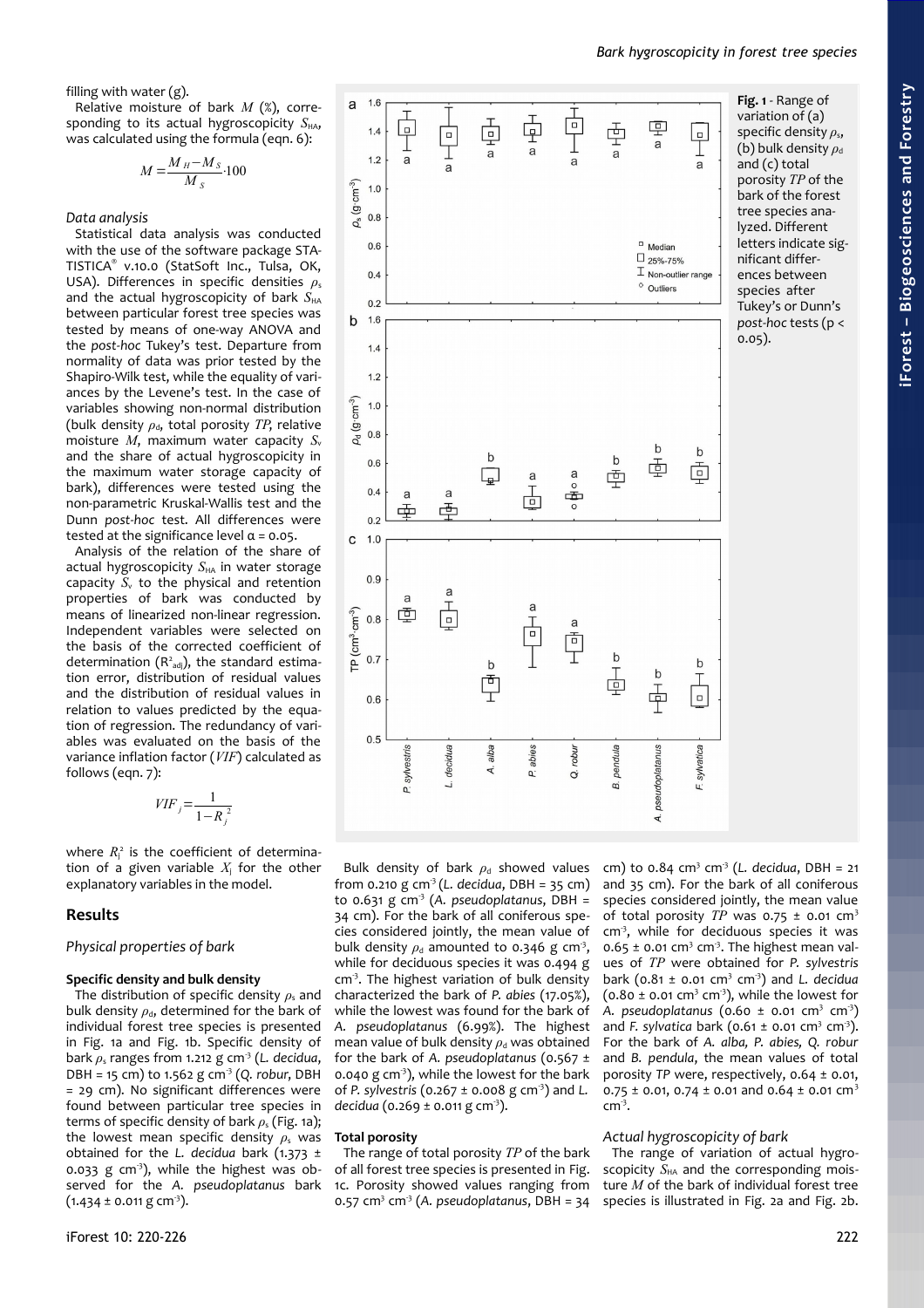

of *M* of all coniferous species considered jointly was  $26.4 \pm 0.5$  %, while in the case of deciduous species it was  $25.1 \pm 0.4$  %. The highest variation of *M* was observed for the bark of *Q. robur* (12.48%), *P. abies* (12.37%) and *P. sylvestris* (12.33%), while the lowest for the bark of *F. sylvatica* (4.67 %). The mean values of the bark *M* were similar in the case of *P. sylvestris, L. decidua, A. alba, P. abies, Q. robur, B. pendula, A. pseudoplatanus* and *F. sylvatica (*26.8 ± 1.2, 25.7 ± 0.9, 28.2 ± 0.7, 24.6 ± 1.0, 24.2 ± 1.1, 24.2 ± 0.8, 26.6  $\pm$  0.9 and 24.7  $\pm$  0.4 %, respectively). On the basis of the Kruskal-Wallis test, no statistically significant differences were noted in relative bark moisture *M* between particular forest tree species [\(Fig.](#page-3-0)

Actual hygroscopicity  $S_{HA}$  showed strong dependency on bulk density: along with an increase of density, the hygroscopic abilities of bark also grow [\(Fig. 3a](#page-3-1)). An opposite dependency was noted in relation to total porosity *TP* [\(Fig. 3b](#page-3-1)). Contrastingly, bark hygroscopicity, expressed in relative units, did not show any relation to the physical properties of bark [\(Fig. 3c](#page-3-1) and

TP  $(cm<sup>3</sup>·cm<sup>-3</sup>)$ 

<span id="page-3-0"></span>**Fig. 2** - The range of variation of (a) actual hygroscopicity  $S_{HA}$  and (b) relative moisture *M* (corresponding to actual hygroscopicity) of the bark of different forest tree species. Different letters indicate significant differences between species after Tukey's or Dunn's *post-hoc* tests  $(p < 0.05)$ .

*The share of actual hygroscopicity in maximum water storage capacity of bark*

The range of variation of maximum water capacity  $S_{\nu}$  of the bark of particular forest tree species is presented in [Fig. 4a](#page-4-0). S<sub>v</sub> rangeg from 3.60 mm (*B. pendula*, DBH = 9 cm) to 7.39 mm (*P. abies*, DBH = 25 cm) of water in a bark layer with the thickness of 1 cm. The mean value of the bark *S<sub>v</sub>* of all coniferous species considered jointly amounted to 5.83 mm, while for deciduous species it was 5.76 mm. The highest variation of water storage capacity characterized the bark of *P. sylvestris* (18.1%) and *L. decidua* (17.6%), while the lowest was found for *F. sylvatica* bark (6.0%). The highest mean value of  $S<sub>v</sub>$  was obtained for the bark of *P. abies* (6.58 ± 0.17 mm), while the lowest for the bark of *B. pendula* (4.77 ± 0.19). For the bark of *P. sylvestris, L. decidua, A. alba, Q. robur, A. pseudoplatanus* and *F. sylvatica*, the mean value of water storage capacity *S<sub>v</sub>* was, respectively: 5.39  $\pm$  0.31, 5.35  $\pm$  0.30, 5.99  $\pm$  0.15, 5.85  $\pm$  0.15,  $6.28 \pm 0.18$  and  $6.15 \pm 0.12$  mm.

The range of variation of the share of actual hygroscopicity S<sub>HA</sub> in maximum wa-



[2b](#page-3-0)).

[Fig. 3d](#page-3-1)).

<span id="page-3-1"></span>**Fig. 3** - Relationships between: (a) actual hygroscopicity  $S_{HA}$  and bulk density  $ρ_d$ ; (b) actual hygroscopicity  $S_{HA}$  and total porosity *TP*; (c) relative moisture *M* (corresponding to actual hygroscopicity  $S_{HA}$ ) and bulk density *ρ*<sub>d</sub>; (d) relative moisture *M* and total porosity *TP* of bark of the analyzed forest tree species.

mm (*L. decidua*, DBH = 35 cm) to 1.53 mm of water (*F. sylvatica*, DBH = 23 cm) in the bark layer with the thickness of 1 cm. The mean value of actual hygroscopicity  $S_{HA}$  of the bark of all coniferous species considered jointly amounted to  $0.89 \pm 0.04$  mm, while for deciduous species it was 1.21 ± 0.04 mm. The highest variation of S<sub>HA</sub> characterized the *P. abies* bark (12.53%) while the lowest was observed for the bark of *A. pseudoplatanus* (4.09%). The highest mean values of actual hygroscopicity S<sub>HA</sub> were obtained for *A. pseudoplatanus* bark (1.39 ± 0.02 mm) and *F. sylvatica* bark (1.33 ± 0.04 mm), while the lowest were found for *L. decidua* (0.68 ± 0.02 mm) and *P. sylvestris* bark (0.71 ± 0.01 mm). Mean hygroscopicity *S*HA of the bark of *A. alba, P. abies, Q. robur* and *B. pendula* was, respectively: 1.22 ± 0.03, 0.95  $\pm$  0.04, 0.92  $\pm$  0.02 and 1.22  $\pm$ 0.03 mm. Significant differences in the bark  $S<sub>HA</sub>$  were found between the majority of forest tree species [\(Fig. 2a](#page-3-0)).

Actual hygroscopicity S<sub>HA</sub> ranged from 0.53

Relative bark moisture *M*, corresponding to its actual hygroscopicity S<sub>HA</sub>, ranged from 20.1% (*Q. robur*, DBH = 29 cm) to 33.7% (*P. sylvestris*, DBH = 5 cm). The mean value

 $\rho_{\rm d}$  (g·cm<sup>-3</sup>)

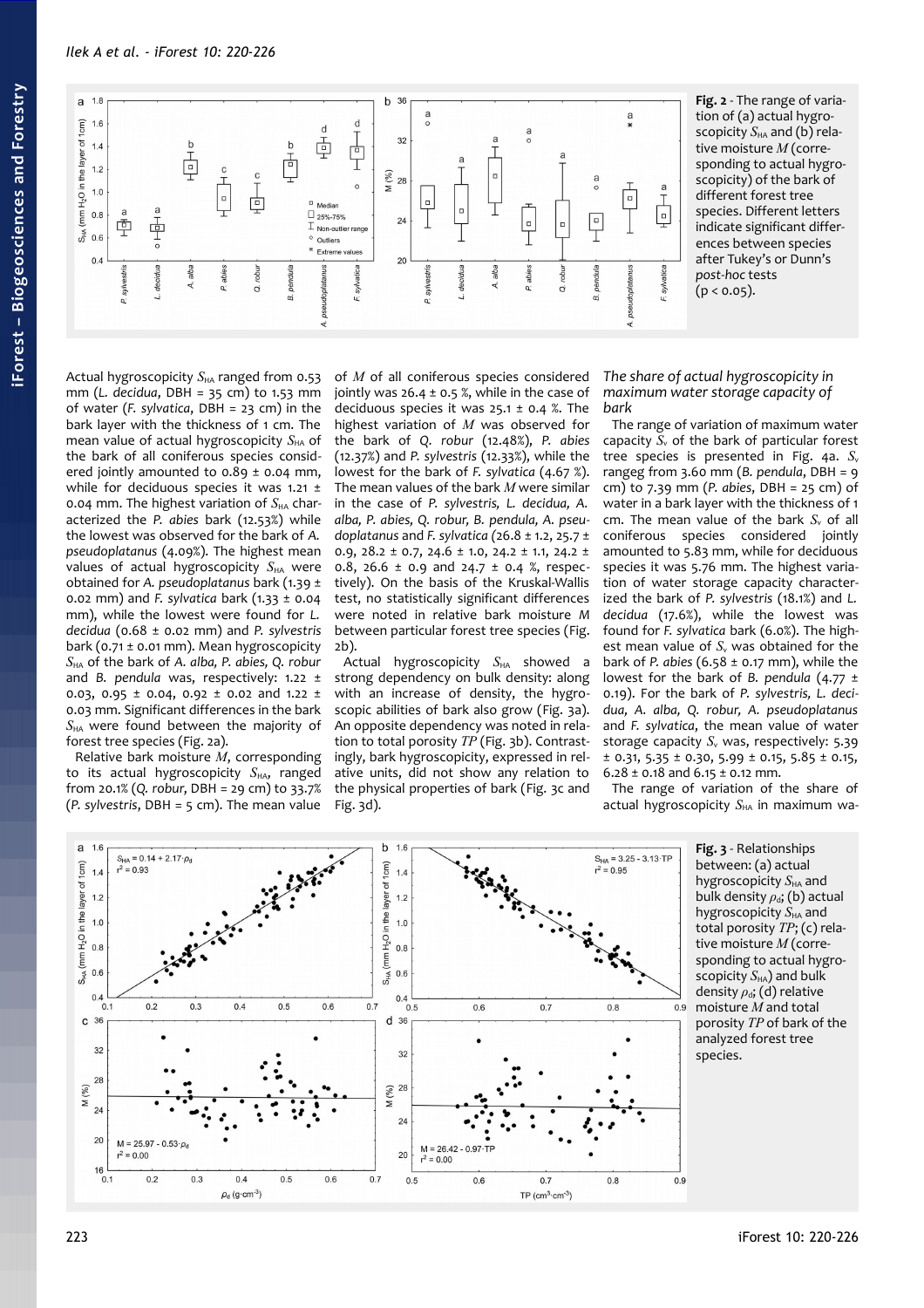<span id="page-4-0"></span>**Fig. 4** - The range of varia- a 8 tion of (a) maximum water capacity  $S_{v}$  and (b) the share of actual hygroscopicity  $S_{HA}$  in maximum water capacity  $S_{\rm v}$  of the bark of particular forest tree species. Different letters indicate significant differences between species after Tukey's or Dunn's *post-hoc* tests  $(p < 0.05)$ .



<span id="page-4-1"></span>**Tab. 1** – Parameter estimation of the relationship between the percentage of actual hygroscopicity out of the maximum water storage capacity [S<sub>HA</sub>(%S<sub>v</sub>)], total porosity *TP* and maximum water storage capacity *S<sub>v</sub>* of the bark (see eqn. 8).

| Variable  | Parameter<br>value | <b>SE</b> | <b>Statistic</b><br>t-value | Probability<br>level | Partial<br>correlation | <b>VIF</b>               | $R^2_{\text{adj}}$ | SE of<br>estimation |
|-----------|--------------------|-----------|-----------------------------|----------------------|------------------------|--------------------------|--------------------|---------------------|
| Free term | 5.85               | 0.08      | 70.61                       | 0.00                 | $\blacksquare$         | $\overline{\phantom{a}}$ |                    |                     |
| TР        | $-3.04$            | 0.09      | $-35.34$                    | 0.00                 | $-0.97$                | 1.01                     | 0.948              | 0.06                |
| ιJν       | $-0.15$            | 0.01      | $-16.87$                    | 0.00                 | $-0.89$                | .01                      |                    |                     |

ter storage capacity of bark *S<sub>v</sub>* of particular forest tree species is illustrated in [Fig. 4b](#page-4-0). Actual hygroscopicity S<sub>HA</sub> constitutes from 9.6 % (*L. decidua*, DBH = 35 cm) to 30.3 % (*B. pendula*, DBH = 9cm) of the maximum water storage capacity of bark  $S_{\rm v}$ . The average share of  $S_{HA}$  in  $S_{v}$  of the bark of all coniferous species considered jointly was 15.4 ± 0.60 %, while for deciduous species it was 21.4  $\pm$  0.70 %. The largest variation in the share of actual hygroscopicity  $S_{HA}$  in  $S_v$ characterized the bark of *L. decidua* (22.8%) and *P. sylvestris* (17.1%) while the lowest was observed for the bark of *A. alba* (8.1%) and *A. pseudoplatanus* (8.9%). The bark of *B. pendula* had the highest mean share of hygroscopicity  $S_{HA}$  in water storage capacity *S*v (25.9 ± 1.10 %), while *L. decidua* (13.1 ± 0.94 %) and *P. sylvestris* (13.4 ± 0.72 %) had the lowest mean share. For the bark of *A. alba, P. abies, Q. robur, A. pseudoplatanus* and *F. sylvatica*, the mean  $S_{HA}$  was, respectively: 20.4 ± 0.53, 14.6 ± 0.76, 15.7 ± 0.49,  $22.3 \pm 0.63$  and  $21.7 \pm 0.76$  %.

The percentage of actual hygroscopicity of bark  $S_{HA}$  in water storage capacity  $S_{v}$ showed a dependency from the total porosity of bark and its maximum water storage capacity. This dependence is described by the following formula, which accounted for nearly 95 % of the total variation (eqn. 8):

$$
S_{ha}(9/6 \, S_V) = e^{5.85 - 3.04 \, TP - 0.15 \, S_V}
$$

where  $S_{HA}(\mathscr{E}S_{v})$  is the share of actual hygroscopicity of bark in its maximum water capacity (%), *TP* is the total porosity of bark  $\left(\text{cm}^3 \text{ cm}^3\right)$  and  $S_v$  is the maximum water storage capacity of bark (mm  $H<sub>2</sub>O$  in a bark laver with the thickness of 1 cm). Significance of the parameters of eqn. 8 is pre-sented in [Tab. 1.](#page-4-1)

# **Discussion**

The lack of significant differences in specific density of bark between particular tree species implies that the variation in total porosity of the bark is mainly related to its bulk density. This may be proved by the results displayed in [Fig. 1.](#page-2-0) On their basis it may be stated that differences in bulk density between particular tree species fairly corresponds to differences in their total porosity. Interspecies variation in bulk density of the bark was also reported by Bauer et al. (2010). According to Meyer et al. (1981), the density of inner bark may be lower than the density of outer bark, thus differences in the bulk density of bark between species may be related to different proportions of rhytidome to inner bark. According to Quilhó & Pereira (2001), bulk density of bark along the stems of individual trees is less varied. These authors demonstrated that possible differences in the density of bark of *Eucalyptus globules* Labill. may be related to environmental conditions, affecting the structure and chemical properties of the bark (Wang et al.  $1084$ 

The differences in the actual hygroscopicity of bark observed between species may be related not only to differences in their physical properties, but also to the chemical composition of cell walls, which is a species-related feature of bark. For example, the bark cellulose content in birch is 4 times smaller than in pine and spruce, while the suberin content is over 10 times higher. Further, pine bark contains nearly 16% more lignin than spruce bark (Grochowski 1990).

Interspecies variation of bark hygroscopicity had been indicated by Young (1938). He showed that among 20 tested tree species the highest hygroscopicity ex-

pressed in relative units characterized the bark of *Pinus sylvestris* L. (40.1%), while the bark of *Carya opata* (Mill.) K. Koch had the lowest (13.6%). According to Kapur & Narayanamurti (1934), the bark hygroscopicity of different species ranges from 22 to 28 %. As shown in [Fig. 3,](#page-3-1) hygroscopicity expressed in relative units is neither related to the store of water in bark in its balance expression nor to its physical properties. The bark with higher density and lower porosity, while having the same moisture, usually contains more water than the bark with lower density. A similar pattern may be observed for forest soils. According to Kucza (2005), soil moisture changes expressed in relative units allow for determining the direction of changes, but no quantitative assessment of water balance is possible. In other words, soil water storage cannot be directly inferred from the relative ground moisture, as two soil sediments having the same relative moisture but differing in their granulometric composition and porosity may show different water storage capability. Based on the above reason, it may be concluded that relative moisture is a poor measure of water retention capabilities of the bark.

As shown in [Fig. 4b](#page-4-0), the actual hygroscopicity of bark may constitute a considerable share of its maximum water storage capacity, reaching even 30% in the case of birch. This implies that during rainfall bark retention may be reduced by as much as 10-30%, depending on tree species. This also means that hygroscopicity of bark may constitute a significant component of the water balance of forest ecosystems. Therefore, the knowledge of actual hygroscopicity of the bark is an important stand parameter and the proposed method may be used for quantifying the degree of bark retention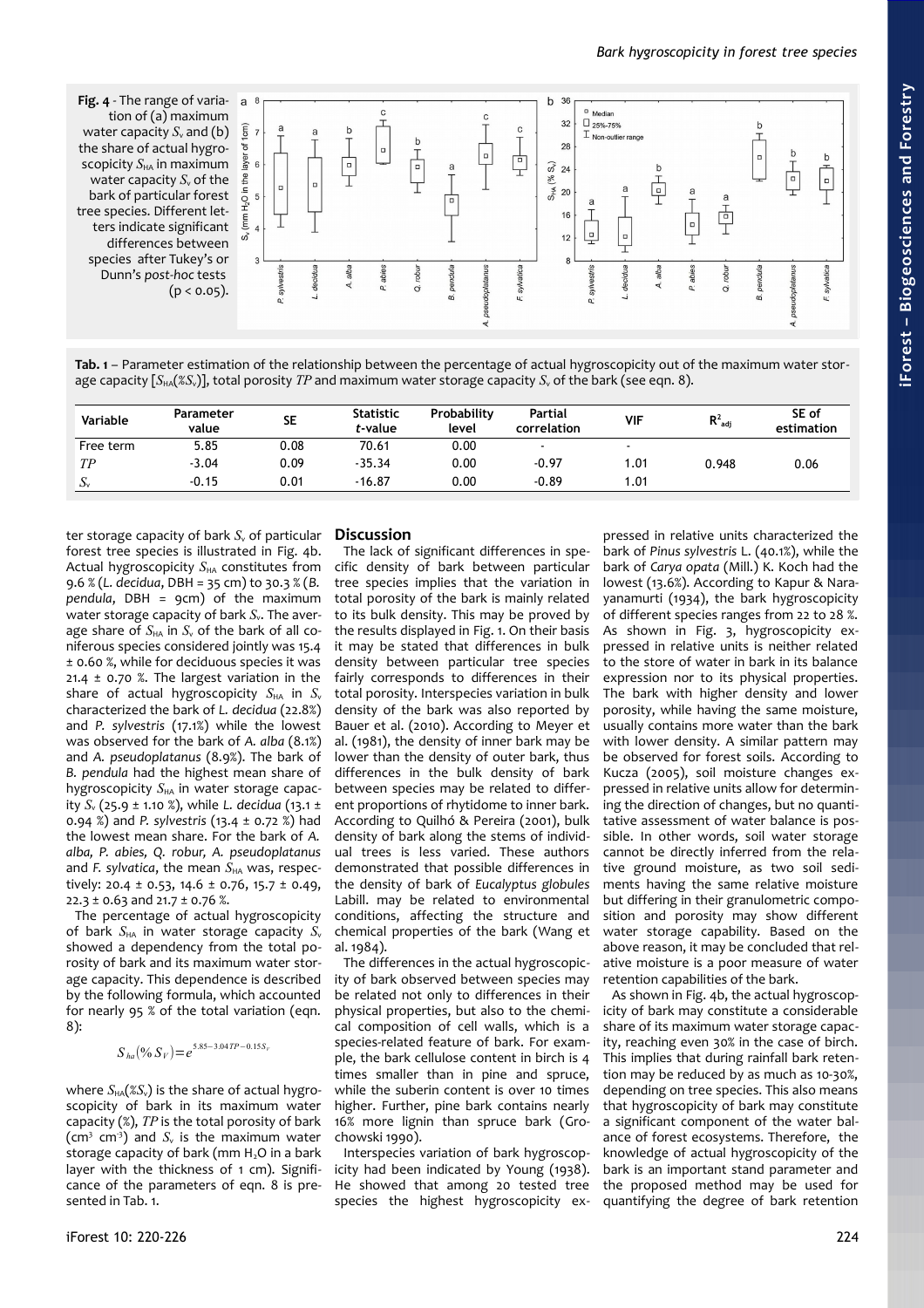before rainfall occurrence.

It should be emphasized that our results are preliminary as the study was conducted only on bark samples collected at tree breast height. Hutchinson & Roberts (1981) showed that stemflow is generated mainly in the top tree crowns, likely due to a lower water storage capacity of the bark which is usually thinner (Levia & Wubbena 2006). Vertical variation of the bark water storage capacity has been reported by Levia & Wubbena (2006) and calls for the analysis of the vertical variation of bark hygroscopicity. However, considering the strong dependence of bark hygroscopicity on its physical properties [\(Fig. 3\)](#page-3-1) as well as the low variation of bark bulk density along the stems of individual trees (Quilhó & Pereira 2001), it may be assumed that the vertical variation of bark hygroscopicity could be very small, while its share in total water storage capacity should increase with the height along the stem.

The main differences found in bark hygroscopicity among species concern its maximum values [\(Fig. 2a](#page-3-0)). Wood hygroscopicity exhibits a peculiar dynamics, dependent on air temperature and humidity, among others (Krzysik 1974, Kubiak & Laurow 1994). Considering the inter-specific variation in bark morphology and its variability which increases with tree age (Ilek & Kucza 2014), it may be assumed that the dynamics of bark hygroscopicity also depends on tree species and age. Furthermore, bark hygroscopicity dynamics is expected to modify the microclimate in the forest. Indeed, latent heat is released to the atmosphere during steam condensation in contact with bark or it is absorbed from the atmosphere during water evaporation from bark. For that reason, water absorption/evaporation by/from the bark may be an important factor affecting air temperature and humidity within a stand. However, the physical evaluation of that process requires further research focused on the dependence of the dynamics of bark hygroscopicity on changes in air humidity and temperature, on species and age of the stand as well as on the total surface of the bark of tree stems and branches.

#### **Conclusions**

In this study, the variation of several physical properties of the bark were analyzed in *Pinus sylvestris*, *Larix decidua*, *Abies alba*, *Picea abies*, *Quercus robur*, *Fagus sylvatica*, *Acer pseudoplatanus* and *Betula pendula*. It was found that the bark of all coniferous species is generally characterized by a lower bulk density and a higher total porosity compared to deciduous species.

Actual hygroscopicity of bark (expressed in balance units) increased with increasing bulk density and decreasing total porosity of the bark. We found that relative moisture is a poor measure of bark water retention capability. Significant differences in actual hygroscopicity of the bark were found between most of the forest tree

species considered, while no differences were observed in terms of relative bark moisture. Depending on tree species, actual hygroscopicity may reach 10-30% of the maximum water storage capacity of the bark.

#### **Acknowledgments**

This research was financed by the Ministry of Science and Higher Education of the Republic of Poland (grant number: BM/4419/KIL/12). The authors thank two anonymous reviewers for their many valuable and helpful suggestions.

#### **References**

- Aboal JR, Jiménez M, Morales D, Hernández JM (1999). Rainfall interception in laurel forest in the Canary Islands. Agricultural and Forest Meteorology 97: 73-86. - doi: [10.1016/S0168-1923](http://dx.doi.org/10.1016/S0168-1923(99)00083-0) [\(99\)00083-0](http://dx.doi.org/10.1016/S0168-1923(99)00083-0)
- Antkowiak L (1997). Wykorzystanie kory niektórych drzew i krzewów [The use of the bark of some trees and shrubs]. Wydawnictwo Akademii Rolniczej im. Augusta Cieszkowskiego, Poznan, Poland, pp. 1-10. [in Polish]
- Barbier S, Balandier P, Gosselin F (2009). Influence of several tree traits on rainfall partitioning in temperate and boreal forests: a review. Annals of Forest Science 66 (6): 1-11. - doi: [10.1051/forest/2009041](http://dx.doi.org/10.1051/forest/2009041)
- Barlow J, Lagan BO, Peres CA (2003). Morphological correlates of fire- induced tree mortality in a central Amazonian forest. Journal of Tropical Ecology 19: 291-299. - doi: [10.1017/S0266467](http://dx.doi.org/10.1017/S0266467403003328) [403003328](http://dx.doi.org/10.1017/S0266467403003328)
- Bates JW, Brown DH (1981). Epiphyte differentiation between *Quercus petraea* and *Fraxinus excelsior* trees in a maritime area of South West England. Vegetatio 48 (1): 61-70. - doi: [10.1007/B](http://dx.doi.org/10.1007/BF00117362) [F00117362](http://dx.doi.org/10.1007/BF00117362)
- Bauer G, Speck T, Blömer J, Bertling J, Speck O (2010). Insulation capability of the bark of trees with different fire adaptation. Journal of Materials Science 45: 5950-5959. - doi: [10.1007/s108](http://dx.doi.org/10.1007/s10853-010-4680-4) [53-010-4680-4](http://dx.doi.org/10.1007/s10853-010-4680-4)
- Biggs AR (1992). Anatomical and physiological responses of bark tissues to mechanical injury. In: "Defense mechanisms of woody plants against fungi" (Blanchette RA, Biggs AR eds). Springer, Berlin-Heidelberg, Germany, pp. 13- 40. - doi: [10.1007/978-3-662-01642-8\\_2](http://dx.doi.org/10.1007/978-3-662-01642-8_2)

Brown JH, Barker AC (1970). An analysis of throughfall and stemflow in mixed oak stands. Water Resources Research 6 (1): 316-323. - doi: [10.1029/WR006i001p00316](http://dx.doi.org/10.1029/WR006i001p00316)

- Bryant ML, Bhat S, Jacobs JM (2005). Measurements and modeling of throughfall variability for five forest communities in the southeastern US. Journal of Hydrology 312: 95-108. - doi: [10.1016/j.jhydrol.2005.02.012](http://dx.doi.org/10.1016/j.jhydrol.2005.02.012)
- Crockford RH, Richardson DP (2000). Partitioning of rainfall into throughfall, stemflow and interception: effect of forest type, ground cover and climate. Hydrological Processes 14: 2903-2920. - doi: [10.1002/1099-1085\(200011/12\)](http://dx.doi.org/10.1002/1099-1085(200011/12)14:16/17%3C2903::AID-HYP126%3E3.0.CO;2-6) [14:16/17<2903::AID-HYP126>3.0.CO;2-6](http://dx.doi.org/10.1002/1099-1085(200011/12)14:16/17%3C2903::AID-HYP126%3E3.0.CO;2-6)
- Grochowski W (1990). Uboczna produkcja lesna [Non-wood forest products]. PWN, Warszawa, Poland, pp. 50-100. [in Polish]

Hengst GE, Dawson JO (1994). Bark properties

and fire resistance of selected tree species from the central hardwood region of North America. Canadian Journal of Forest Research 24 (4): 688-696. - doi: [10.1139/x94-092](http://dx.doi.org/10.1139/x94-092)

- Herwitz SR (1985). Interception storage capacities of tropical rainforest canopy trees. Journal of Hydrology 77: 237-252. - doi: [10.1016/0022-](http://dx.doi.org/10.1016/0022-1694(85)90209-4) [1694\(85\)90209-4](http://dx.doi.org/10.1016/0022-1694(85)90209-4)
- Hutchinson I, Roberts MC (1981). Vertical variation in stemflow generation. Journal of Applied Ecology 18: 521-527. - doi: [10.2307/2402413](http://dx.doi.org/10.2307/2402413)
- Ilek A, Kucza J (2014). Hydrological properties of bark of selected forest tree species. Part I: the coefficient of development of the interception surface of bark. Trees 28: 831-839. - doi: [10.100](http://dx.doi.org/10.1007/s00468-014-1101-3) [7/s00468-014-1101-3](http://dx.doi.org/10.1007/s00468-014-1101-3)
- Kapur SN, Narayanamurti D (1934). Hygroscopicity of tree barks. Indian Forester 60 (10): 702- 707.
- Klamerus-Iwan A (2014). Potential interception in laboratory condition under simulated rain with low intensity. Sylwan 158 (4): 292-297.
- Kozlowski TT (1992). Carbohydrate sources and sinks in woody plants. The Botanical Review 58: 108-222. - doi: [10.1007/BF02858600](http://dx.doi.org/10.1007/BF02858600)
- Kozlowski R, Józwiak MA, Borowska E (2010). Porównanie wybranych metod do obliczania wysokosci opadu splywajacego po pniach [Comparison of selected methods for calculation of stemflow volume]. Monitoring Srodowiska Przyrodniczego, Kieleckie Towarzystwo Naukowe, Kielce 11: 25-33. [in Polish]
- Kraszkiewicz A (2009). Analiza wybranych wlasciwosci chemicznych drewna i kory robinii akacjowej (*Robinia pseudoacacia* L.) [Analysis of selected chemical properties of wood and bark of black locust (*Robinia pseudoacacia* L.)]. Inzynieria Rolnicza 8 (117): 69-75. [in Polish]
- Krzysik F (1974). Nauka o drewnie [The science of wood]. PWRiL, Warszawa, Poland, pp. 95- 150. [in Polish]
- Kubiak M, Laurow Z (1994). Surowiec drzewny [Wood raw material]. Fundacja Rozwój SGGW, Warszawa, Poland, pp. 275-278. [in Polish]
- Kucza J (2005). Theoretical and practical aspects of calculating the water storage in forest soils. Part I. Non-skeletal soils. Sylwan 9: 24-33.
- Kuusinen M (1996). Epiphyte flora and diversity on basal trunks of six old- growth forest tree species in southern and middle boreal Finland. The Lichenologist 28 (5): 443-463. - doi: [10.1017/](http://dx.doi.org/10.1017/S0024282996000588) [S0024282996000588](http://dx.doi.org/10.1017/S0024282996000588)
- Legates DR, Levia DF, Van Stan II JT, Velasco Herrera VM (2014). Using wavelet analysis to examine bark microrelief. Trees 28: 413-425. - doi: [10.1007/s00468-013-0959-9](http://dx.doi.org/10.1007/s00468-013-0959-9)
- Levia DF, Frost EE (2003). A review and evaluation of stemflow literature in the hydrologic and biogeochemical cycles of forested and agricultural ecosystems. Journal of Hydrology 274: 1-29. - doi: [10.1016/S0022-1694\(02\)00399-2](http://dx.doi.org/10.1016/S0022-1694(02)00399-2)
- Levia DF, Germer S (2015). A review of stemflow generation dynamics and stemflow-environment interactions in forests and shrublands. Reviews of Geophysics 53 (3): 673-714. - doi: [10.1002/2015RG000479](http://dx.doi.org/10.1002/2015RG000479)
- Levia DF, Herwitz SR (2005). Interspecific variation of bark water storage capacity of Tyree deciduous tree species in relation to stemflow yield and solute flux to forest soils. Catena 64: 117-137. - doi: [10.1016/j.catena.2005.08.001](http://dx.doi.org/10.1016/j.catena.2005.08.001)